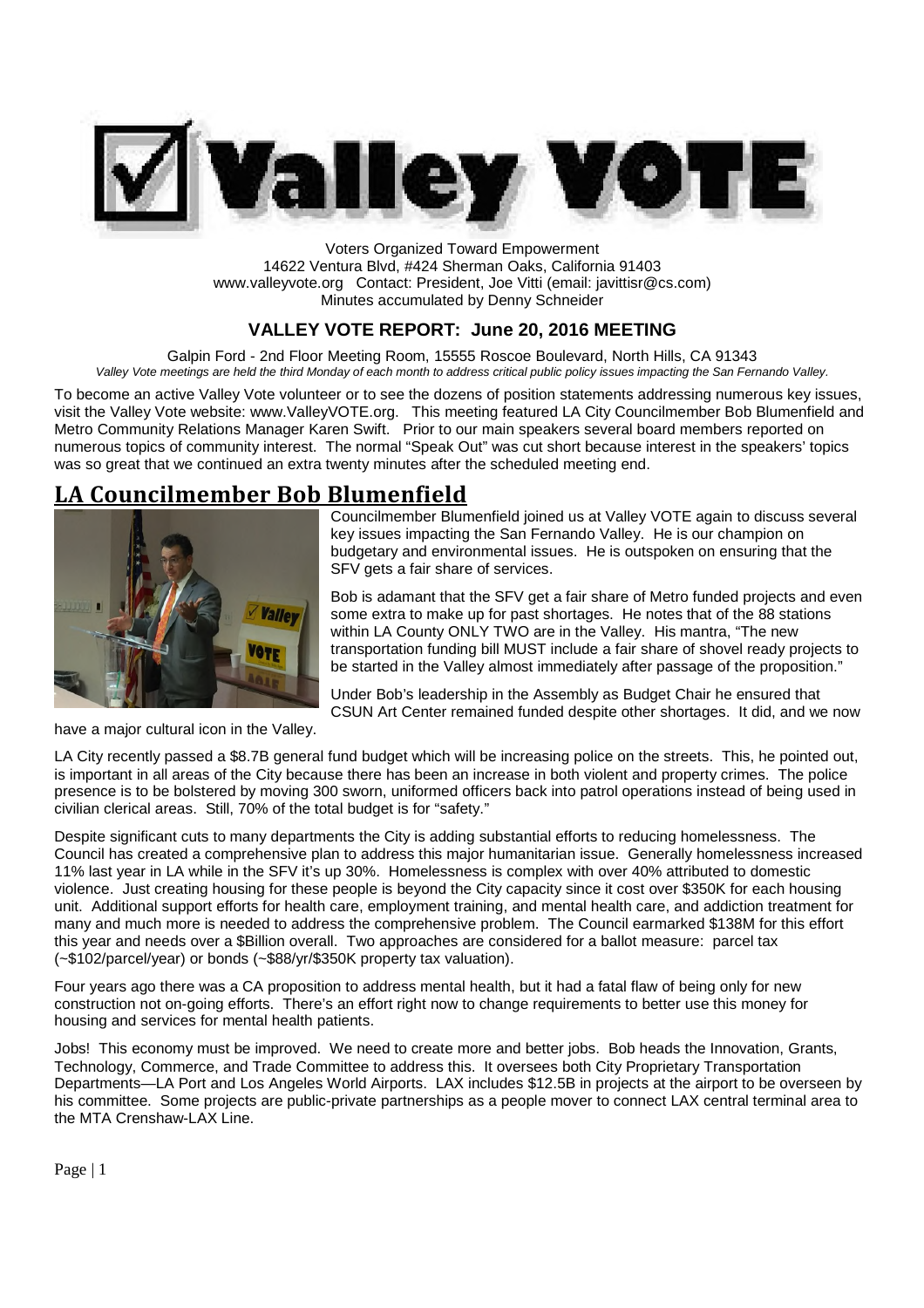Another important goal of Councilmember Blumenfield is to improve the use of technology in all tasks of Los Angeles. He strongly supports "open data" so that all of the City transactions are available for review and analysis. He is ensuring that technology is used in planning and communication efforts as well. Every department can improve via technology use. Posting information can involve more people to generate more, and better ideas.

Bob is championing a new effort to use available backbone capabilities to work with the private sector to develop a total internet access system for the entire City. Basic level service will be available to all with upgraded services made available at a cost.

He is also a firm advocate for LADWP reform to improve efficiency and cost effectiveness. LADWP is better priced than surrounding companies, but it still can be improved with a different governance structure.

Another of his avocations is with Parks and Recreation which includes upgrading the LA River and quality of life improvements for all in the City.

# **Metro Community Relations Manager Karen Swift**



Ms. Swift is responsible for the San Fernando Valley and Malibu Los Vergennes area. She is a 20 year resident, UCLA graduate, and mother of three who shares our community concerns. She briefed the group about the upcoming proposition to augment the current Measure R that would add a new half-cent sales tax to continue upgrade and modernization of our transit system. Dubbed many names, as Measure R2, it is now the LA County Traffic Improvement Plan.

Metro has been actively planning for future growth to reduce local and freeway impacts. A draft plan was released in March with community outreach meetings held. LA City, County, and other valley cities identified thousands of projects which the local elected officials helped to prioritize. Metro staff then worked to see how these could be integrated to improve safety and flow. An updated plan was released last week. We are not only severely congested but we also have one of the highest rates of pedestrian accidents.

The new plan extends past 2040 with the funding stream approval to remain in effect indefinitely until the voters cancel it. The idea is to accelerate new highway improvements as well as bus and rail transit now rather than gradually. Some of the money will be "local return" where the local entity will have money for repairs. Part of the money will also go towards handicap access and to keep fares affordable for the poor and elderly. Orange and Gold line ridership exceeds all expectations.

Several priorities will support the San Fernando Valley:

- 1. Orange Line grade separations speed improvements
- 2. North Hollywood-Pasadena bus rapid transit project
- 3. Pilot bus project from Valley supporting Red, Orange, Gold Lines and to Burbank area
- 4. Light rail along Van Nuys boulevard
- 5. Sepulveda Pass project. Details TBD, possible high capacity tunnel; there's talk of public-private partnership. Restriping of lanes and bus lanes possible as well.

There was concern expressed of a tax without a sunset clause.

Several questions also asked about North Valley and East Valley priorities. The Van Nuys light rail target is 2027 with environmental reviews in process. Another concern was that the proposed projects used as a basis for approval of the tax will actually be built. All projects will require a 2/3 vote of the Board to add new projects. Availability of parking in support of mass transit was also raised as well as the varied costs. It was mentioned that parking at CBS designed for mass transit support should actually be used for that purpose. Cars are here to stay, but many younger people are being more mass transit oriented.

CSUN integration was also brought up as a needed priority. Bus pass availability at CSUN is being made a priority to increase ridership of students. TAP cards will be obtainable on campus. Stickers will be added to the student IDs and be part of on-line student registration. Goal is to reduce the number of student cars in the surrounding neighborhoods.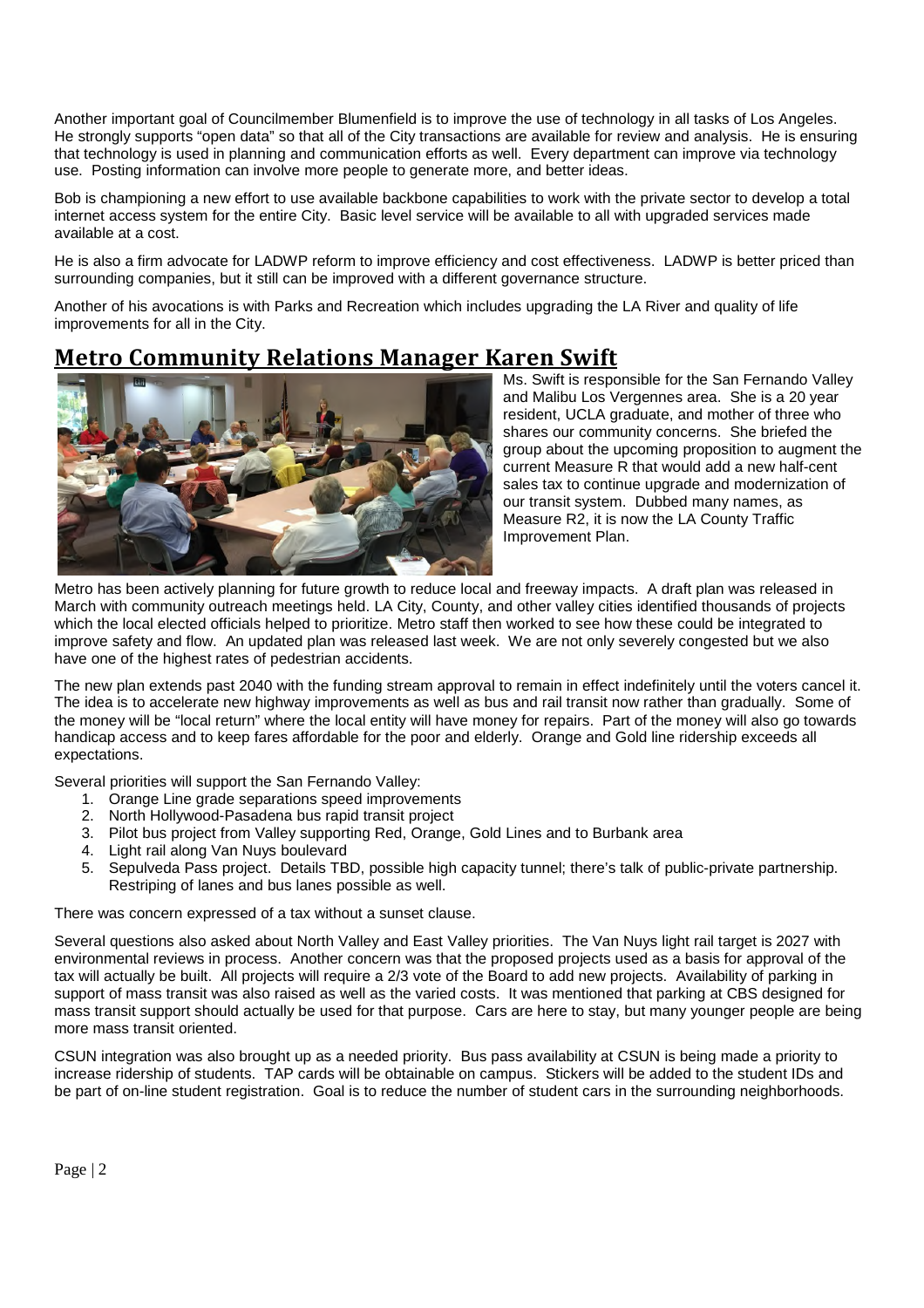High speed rail concerns were also raised about the above ground construction through populated areas. People wanted to know how Metro would coordinate with the HSR efforts. Metro has no official position, but is looking at how to have adequate connections.

When asked about how to asses Metro successes and failures, people were sent to Metro.net where specific projects are reported with projected completion times and costs. If a project is completed below cost the funds are available to Metro Board to allocate for other projects.

# **COMMITTEE REPORTS**

## **SB 1069 (Wieckowski) Accessory Dwelling Units - Vic Viereck**

SB 1069 would limit the regulatory requirements that municipalities could impose on the construction of Accessory Dwelling Units (ADUs).

An ADU is an additional living space on single-family lots that are independent of the primary residence. The ADUs are either attached or detached, and provide complete living facilities for one or more persons. Local ordinances can designate areas where second units are permitted and may impose standards such as parking, setback, lot coverage, and maximum size. Local areas that have not adopted an ordinance governing ADUs can grant a variance or special use permit for the creation of ADUs if the unit complies with certain zoning and building requirements.

The cost of ADUs would be provided by owner investments, not tax revenue. More housing would be provided by investors, and more tax revenue would be generated from more property improvements and spending by more residents.

Victor N. Viereck (818) 985-9174 vicviereck@sbcglobal.net

#### **Sunshine Canyon – Ralph Kroy**

The landfill is located at 14747 San Fernando Road, West of the I-5 and the 14 freeway intersection. It is one of the largest landfills in the country. It is also one of the most cited landfills in the State, if not in the country.

The landfill continues to receive more complaints and violations from the citizens and the Southern California Air Quality Management District, SCAQMD. The complaints now stand at 9,098 (Jan 2009-May 2016), and the Notices of Violation at 188 for the same period.

The new acting head of the SCAQMD (Wayne Nastri) and the Directors for their Engineering & Compliance, and the Planning and Rules Department held a second local Town Hall Meeting on the evening of June 9, 2016, at the Van Gogh Street Elementary School, in Granada Hills, to address comments and complaints received from the community at the previous Town Hall meeting held in April 2016, regarding the fresh trash odors and the landfill odors (methane) and other gases.

As a part of their presentation, the SCAQMD said they will file for an Order of Abatement for Odors within 45 days. Among the proposed restrictions are:

- 1. The reduction in the daily tonnage of trash received (currently permitted 12,100 tons per day).
- 2. Changing the permitted hours of operation when trash is accepted (currently 31% of all fresh odors are reported between 6:00 am. and 9:00 am.).
- 3. Use Alternative Daily Cover, and implement Improved Intermediate Cover.
- 4. De watering of wells, and analysis of well integrity and landfill gas collection.

5. Improve odor management at the working face and at transfer stations (remote facilities owned by Republic, other disposal companies, and the City of Los Angeles).

While the residents still hold out hope, the SCAQMD must first go in front of a SCAQMD Hearing Board composed of lawyers, environmentalists, and other professionals, and it is this same Board which in the past has failed to impose similar restrictions on the other previous Orders for Abatement of Odors issued to Sunshine Canyon Landfill.

### Ralph Kroy rekroy@aol.com

### **Losing local control of development: the link between transit and housing policy - Susan Shelly**

"Bait and switch" is a type of fraud that involves the sale of one thing and the last-minute substitution of something else.

That's what's going on with transportation taxes and housing policy in California.

Voters in L.A. County have approved three half-percent sales taxes for transportation projects since 1980, and another is likely to be on the November ballot. Each of these has been sold with the promise of reducing gridlock.

Page | 3